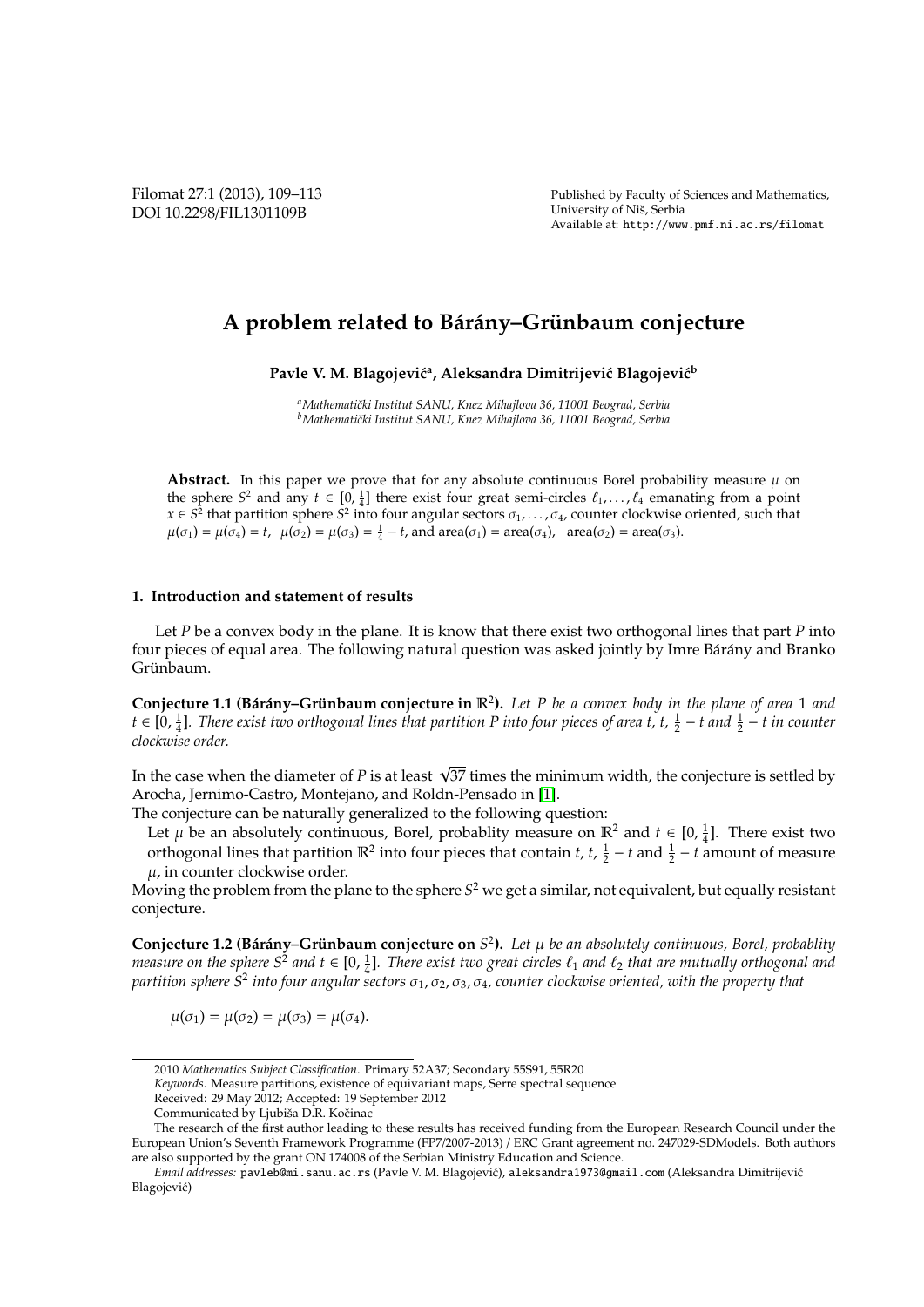

Figure 1: An example of a 4-fan

The great circles  $\ell_1$  and  $\ell_2$  on the sphere  $S^2$  are mutually orthogonal if the unit tangent vectors  $v_1$  and  $v_2$ to  $\ell_1$  and  $\ell_2$  at one of two antipodal intersection points are orthogonal, i.e.,  $v_1 \perp v_2$ .

In this paper we prove the following weaker version of the Bárány–Grünbaum conjecture on  $S^2$ .

<span id="page-1-0"></span>**Theorem 1.3.** Let  $\mu$  be an absolutely continuous, Borel, probability measure on the sphere S<sup>2</sup> and t  $\in$  [0,  $\frac{1}{4}$ ]. There **exist four great semi-circles**  $\ell_1, \ldots, \ell_4$  emanating from a point  $x \in S^2$  that partition sphere  $S^2$  into four angular *sectors counter clockwise oriented:*

$$
\sigma_1 = (\ell_1, \ell_2), \sigma_2 = (\ell_2, \ell_3), \sigma_3 = (\ell_3, \ell_4), \sigma_4 = (\ell_4, \ell_1),
$$

*having property that*

$$
\mu(\sigma_1) = \mu(\sigma_4) = t, \ \mu(\sigma_2) = \mu(\sigma_3) = \frac{1}{4} - t \ \text{and} \ \ \text{area}(\sigma_1) = \text{area}(\sigma_4), \ \ \text{area}(\sigma_2) = \text{area}(\sigma_3).
$$

The condition about the areas can be reformulated in terms of angles that determine angular sectors. Let us denote by

$$
\alpha_1 = \langle (\ell_1, \ell_2), \alpha_2 = \langle (\ell_2, \ell_3), \alpha_3 = \langle (\ell_3, \ell_4), \alpha_4 = \langle (\ell_4, \ell_1), \alpha_5 \rangle \rangle
$$

Then area $(\sigma_i) = \frac{\alpha_i}{2\pi}$  area( $S^2$ ) for each  $i \in \{1, 2, 3, 4\}$ . Therefore, condition on areas read off in terms of angles as  $\alpha_1 = \alpha_4$  and  $\alpha_2 = \alpha_3$ , which implies that  $\ell_1 \cup \ell_3$  is a great circle, or  $\ell_1 = -\ell_3$ .

#### <span id="page-1-1"></span>**2. From geometric problem to an equivariant problem**

The proof of Theorem [1.3](#page-1-0) is obtained via the configuration test map method. In this section we relate the claim of the theorem with the non-existence of a  $\mathbb{Z}/2$ -equivariant map from the Stiefel manifold  $V_2(\mathbb{R}^3)$  into the sphere  $S^1$ .

A 4-fan  $(x; \ell_1, ..., \ell_4)$  on the sphere  $S^2$  consists of a point  $x \in S^2$  on the sphere and four pairwise different great semi-circles  $\ell_1, \ldots, \ell_4$  emanating from *x* oriented in the counter clockwise order. For a 4-fan  $(x; \ell_1, \ldots, \ell_4)$  we can also use notation

1.  $(x; \sigma_1, \ldots, \sigma_4)$  where  $\sigma_i$  denotes the open angular sector between  $\ell_i$  and  $\ell_{i+1}$ ,  $i \in \{1, \ldots, 4\}$ ,  $\ell_5 \equiv \ell_1$ ; or

2.  $(x; v_1, \ldots, v_4)$  where  $v_i \in T_x S^2$  denotes the unite tangent vector determined by the great semicircle curve  $\ell_i$ ,  $i \in \{1, \ldots, 4\}$ . Observe that  $v_1, \ldots, v_4 \in \text{span}(x)^{\perp}$ .

Further on,  $\mathcal{F}_4$  denotes the space of all 4-fans on  $S^2$ .

Let  $\mu$  be an absolutely continuous, Borel, probablity measure on the sphere  $S^2$  and  $t \in [0, \frac{1}{4}]$ . Consider the following configuration space determined by  $\mu$  and give  $t$ :

$$
X_{\mu,t} := \{ (x; \sigma_1, \ldots, \sigma_4) \in \mathcal{F}_4 : \mu(\sigma_1) = \mu(\sigma_4) = t, \ \mu(\sigma_2) = \mu(\sigma_3) = \frac{1}{4} - t \}.
$$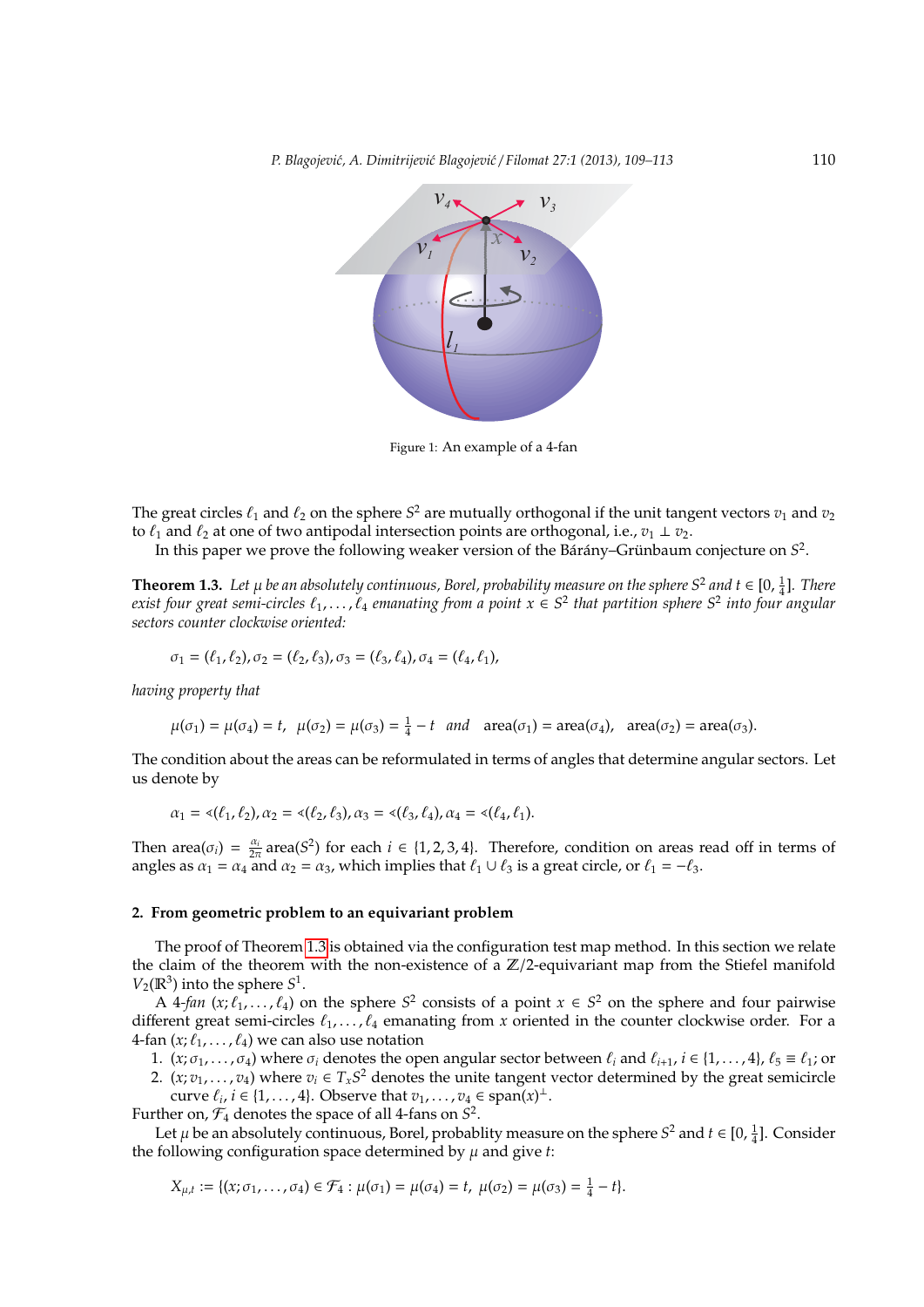Every point  $(x; v_1, \ldots, v_4) = (x; \ell_1, \ldots, \ell_4)$  in the space  $X_{\mu,t}$  is completely determined by the point *x* and the first tangent vector  $v_1$  to  $\ell_1$ . After fixing  $(x, v_1) \in V_2(\mathbb{R}^3)$  the remaining tangent vectors  $v_2, v_3, v_4$  can be obtain from the condition  $\mu(\sigma_1) = \mu(\sigma_4) = t$ ,  $\mu(\sigma_2) = \mu(\sigma_3) = \frac{1}{4} - t$ . Thus,  $X_{\mu,t} \approx V_2(\mathbb{R}^3)$ . Moreover, the configuration space  $X_{\mu,t}$  has a natural free  $\mathbb{Z}/2 = \langle \varepsilon \rangle$  action given by

$$
\varepsilon \cdot (x; \ell_1, \ell_2, \ell_3, \ell_4) = (-x; \ell_1, \ell_4, \ell_3, \ell_2) \text{ or } \varepsilon \cdot (x; \sigma_1, \sigma_2, \sigma_3, \sigma_4) = (-x; \sigma_4, \sigma_3, \sigma_2, \sigma_1).
$$

Let us define a continuous map  $f_{\mu,t}: X \to \mathbb{R}^2$  by

 $(x; \sigma_1, \sigma_2, \sigma_3, \sigma_4) \mapsto (area(\sigma_1) - area(\sigma_4), area(\sigma_2) - area(\sigma_3)).$ 

If we introduce the antipodal Z/2-action on  $\mathbb{R}^2$  it is not hard to see that the map  $\tau$  is a Z/2-equivariant map. Indeed, the following diagram commutes

$$
(x; \sigma_1, \sigma_2, \sigma_3, \sigma_4) \xrightarrow{f_{\mu,t}} (\text{area}(\sigma_1) - \text{area}(\sigma_4), \text{area}(\sigma_2) - \text{area}(\sigma_3))
$$
\n
$$
\downarrow \varepsilon
$$
\n
$$
(-x; \sigma_4, \sigma_3, \sigma_2, \sigma_1) \xrightarrow{f_{\mu,t}} (\text{area}(\sigma_4) - \text{area}(\sigma_1), \text{area}(\sigma_3) - \text{area}(\sigma_2)).
$$

The main properties of this map, coming from its construction, are summarised in the following proposition.

<span id="page-2-0"></span>**Proposition 2.1.** (i) If for the given  $\mu$  and t the claim of Theorem [1.3](#page-1-0) holds, then  $0 \in \text{im } f_{\mu,t} \subset \mathbb{R}^2$ .

(ii) If for the given t the claim of Theorem [1.3](#page-1-0) does not hold, then there exists a measure  $\mu$  such that  $0 \notin \text{im } f_{\mu,t} \subset$ R2 *. Consequently, the map f*µ,*<sup>t</sup> factors in the following way*



where  $g_{\mu,t}: V_2(\mathbb{R}^3) \to \mathbb{R}^2 \setminus \{0\}$  *is a*  $\mathbb{Z}/2$ -equivariant map.

- (iii) If for the given t the claim of Theorem [1.3](#page-1-0) does not hold, then there exists a  $\mathbb{Z}/2$ -equivariant map  $V_2(\mathbb{R}^3) \to S^1$ . *The action on S*<sup>1</sup> *is assumed to be antipodal.*
- (iv) If there is no  $\mathbb{Z}/2$ -equivariant map  $V_2(\mathbb{R}^3)\to S^1$ , then the claim of Theorem [1.3](#page-1-0) holds for every t and any  $\mu$ .

Thus, if we prove that there is no Z/2-equivariant map  $V_2(\mathbb{R}^3) \to S^1$  we have concluded the proof of Theorem [1.3.](#page-1-0)

## **3. Non existence of an equivaraint map**

The non-existence of a  $\mathbb{Z}/2$ -equivariant map  $V_2(\mathbb{R}^3) \to S^1$  will be proved via the Fadell–Husseini ideal valued index theory applied to the group  $\mathbb{Z}/2$  and integer coefficients. We make a quick review of basic properties of the Fadell–Husseini index theory. For further details consult the original paper of Fadell and Husseini [\[3\]](#page-4-1) and for use of integer coefficients [\[2\]](#page-4-2).

Consider a finite group *G*. Let *X* be a *G*-space, *R* a commutative ring with unit and  $p_X$ :  $X \rightarrow pt$  the *G*-equivariant projection. The Fadell–Husseini index of the *G*-space *X* is the kernel ideal of the induced map *p* ∗  $X^*$ :  $H^*_G(\text{pt}; R) \to H^*_G(X; R)$  in the equivariant cohomology, i.e.,

 $\text{Index}_G(X; R) := \ker (p_2^*)$ *X* : *H* ∗  $G^*(pt;R) \to H^*_0$  $C_G^*(X;R)$ .

Here  $H^*_G(X; R) := H^*(EG \times_G X; R)$  and therefore  $H^*_G(\text{pt}; R) \cong H^*(G; R)$ .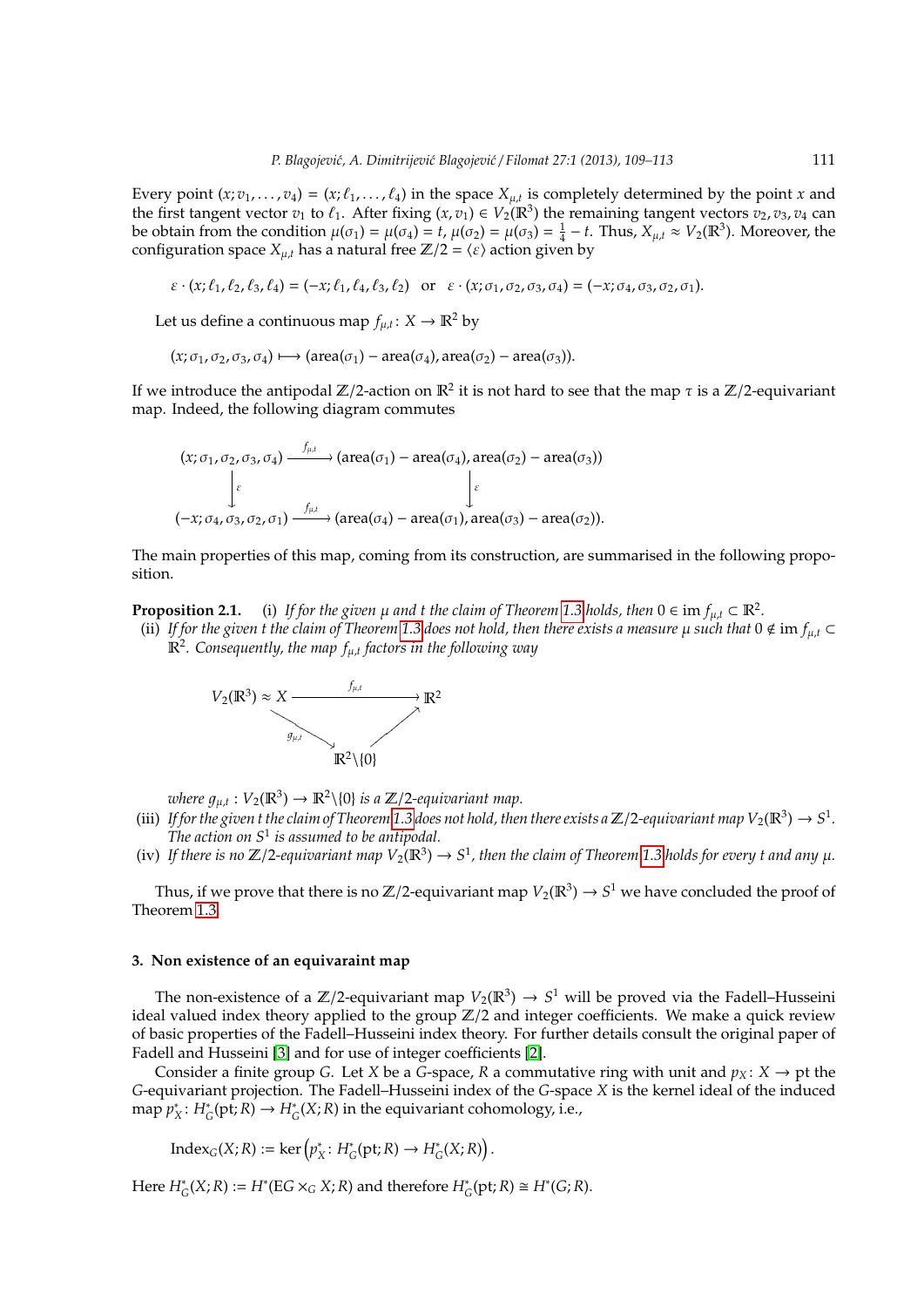Let *X* and *Y* be *G*-spaces and  $f: X \rightarrow Y$  a *G*-equivariant map. There are following commutative triangles of *G*-spaces and related cohomology groups:



Consequently, ker *p* ∗ *Y* ⊆ ker *p* ∗  $_{X'}^*$  i.e.,

> <span id="page-3-0"></span> $Index_G(Y; R) ⊆ Index_G(X; R) ⊆ H^*$  $G^*(pt;R) = H^*(G;R).$  (1)

Let us recall that the cohomology ring of the group  $\mathbb{Z}/2$ , or  $\mathbb{Z}/2$ -equivariant cohomology of the point, with integer coefficients  $\mathbb Z$  can be presented by

 $H^*(\mathbb{Z}/2;\mathbb{Z}) = \mathbb{Z}[T]/\langle 2T \rangle$ 

where  $deg(T) = 2$ .

In computation of indexes that follows we use the Serre spectral sequence of the Borel construction fibrations:

$$
S^1 \longrightarrow E\mathbb{Z}/2 \times_{\mathbb{Z}/2} S^1 \longrightarrow B\mathbb{Z}/2
$$
 and  $V_2(\mathbb{R}^3) \longrightarrow E\mathbb{Z}/2 \times_{\mathbb{Z}/2} V_2(\mathbb{R}^3) \longrightarrow B\mathbb{Z}/2$ .

The  $E_2$ -terms, with  $\mathbb Z$  coefficients, of these spectral sequences  $E_t^{r,s}(S^1)$  and  $E_t^{r,s}(V_2(\mathbb R^3))$  are given by

$$
E_2^{r,s}(S^1) = H^r(\mathbb{Z}/2; H^s(S^1;\mathbb{Z})) \text{ and } E_2^{r,s}(V_2(\mathbb{R}^3)) = H^r(\mathbb{Z}/2; H^s(V_2(\mathbb{R}^3);\mathbb{Z})).
$$

3.1. Index<sub> $\mathbb{Z}/2$ </sub> $(S^1; \mathbb{Z})$ 

The group  $\mathbb{Z}/2$  acts on the sphere  $S^1$  antipodally and therefore orientation preserving. Consequently,  $H^s(V_2(\mathbb{R}^3); \mathbb{Z})$  is a trivial  $\mathbb{Z}/2$ -module and so the  $E_2$ -term of the  $E_t^{r,s}(S^1)$  spectral sequence transforms into the tensor product

$$
E_2^{r,s}(S^1) = H^r(\mathbb{Z}/2; H^s(S^1; \mathbb{Z})) \cong H^r(\mathbb{Z}/2; \mathbb{Z}) \otimes H^s(S^1; \mathbb{Z}) \cong \begin{cases} H^r(\mathbb{Z}/2; \mathbb{Z}), & \text{for } s = 0, 1 \\ 0, & \text{otherwise.} \end{cases}
$$

<span id="page-3-1"></span>Since,  $S^1$  is a free  $\mathbb{Z}/2$  space we have that  $E\mathbb{Z}/2 \times_{\mathbb{Z}/2} S^1 \simeq S^1/(\mathbb{Z}/2)$ . The spectral sequence  $E_t^{r,s}(S^1)$ converges to  $H^*(E\mathbb{Z}/2 \times_{\mathbb{Z}/2}^{\mathbb{Z}} S^1; \mathbb{Z}) \cong H^*(S^1/(\mathbb{Z}/2); \mathbb{Z})$ . Therefore,  $E_3^{r,s}$  $T_3^{r,s}(S^1) \cong E_{\infty}^{r,s}(S^1) = 0$  for all *r* + *s* ≥ 2 and so

Index<sub>Z/2</sub>( $S^1$  $\mathcal{L}(\mathbb{Z}) = \langle T \rangle.$  (2)

3.2. Index<sub> $\mathbb{Z}/2(V_2(\mathbb{R}^3); \mathbb{Z})$ </sub>

In order to describe the spectral sequence  $E_t^{r,s}(V_2(\mathbb{R}^3))$  recall that the cohomology of the Stiefel manifold is given by

$$
Hs(V2(\mathbb{R}3); \mathbb{Z}) \cong \begin{cases} \mathbb{Z}, & s = 0, 3, \\ \mathbb{Z}/2, & s = 2, \\ 0, & \text{otherwise.} \end{cases}
$$

The  $E_2$ -term of the spectral sequence  $E_t^{r,s}(V_2(\mathbb{R}^3))$  can be now determined in more details

$$
E_2^{r,s}(V_2(\mathbb{R}^3)) = H^r(\mathbb{Z}/2; H^s(V_2(\mathbb{R}^3); \mathbb{Z})) = \begin{cases} H^r(\mathbb{Z}/2; \mathbb{Z}), & s = 0, 3, \\ H^r(\mathbb{Z}/2; \mathbb{Z}/2), & s = 2, \\ 0, & \text{otherwise.} \end{cases}
$$